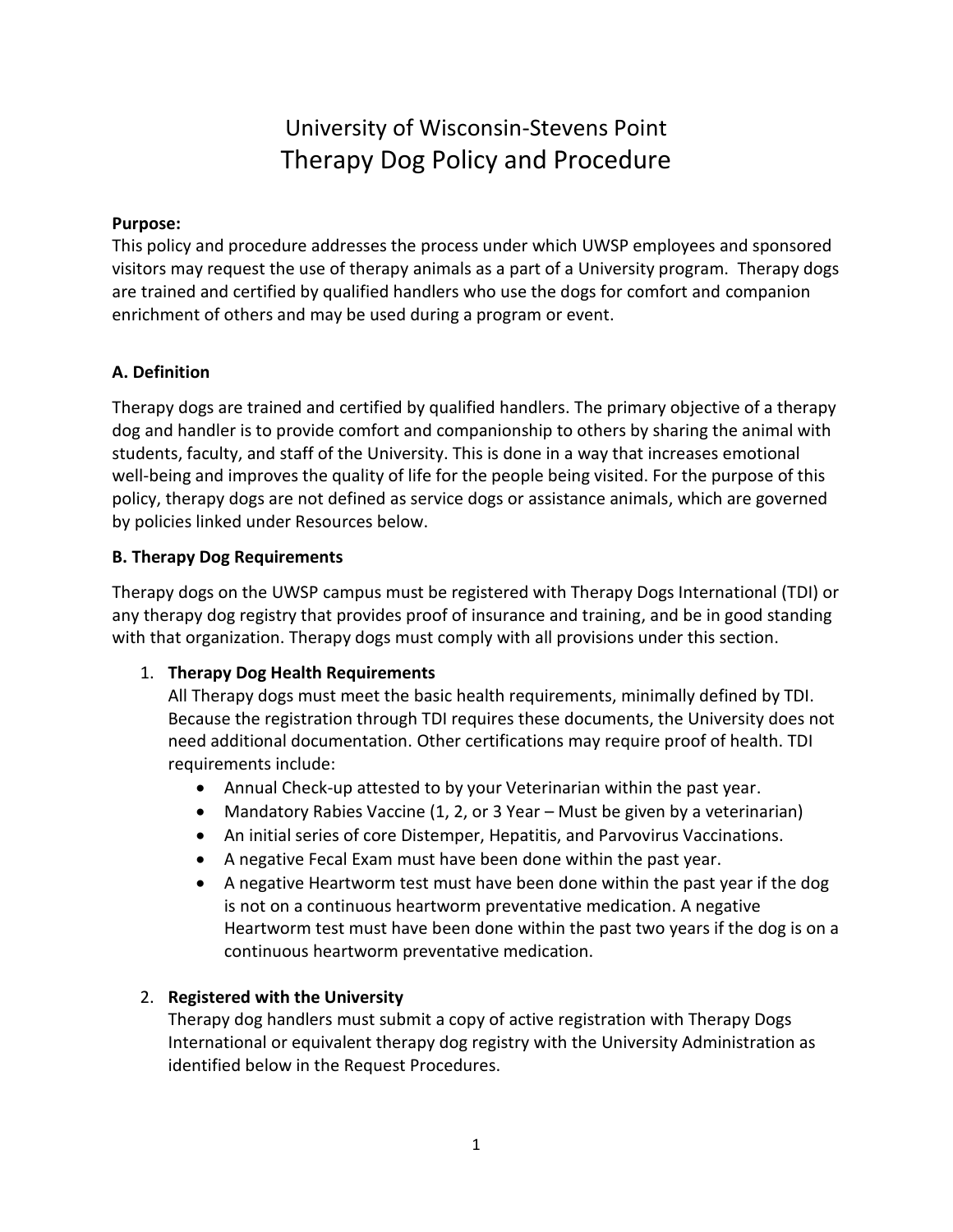Handlers must comply with all TDI or similar dog identification requirements during visits on campus, including:

- Dog tag on collar
- Dog/Handler identification card indicating certification
- Dog bandana/vest indicating certification

# 3. **Notification and non-retaliation policy**

Notification of the presence of a therapy animal must be posted 10 days prior to the event. If the therapy animal is being used in a classroom, students must be notified 10 days prior to the animal being brought to the classroom.

If a student chooses to not participate in class due to the presence of the animal, the student will be excused from class and given the opportunity to make up any missed work without penalty.

# 4. **Regulations applied to Therapy Dog visits**

- Therapy dogs are only allowed in common areas/entrances of a University building, and possibly in other specified areas (such as a classroom) with advanced approval.
- Therapy dog visits are not allowed in food preparation areas, laboratories, or research areas where the animal is in potential danger of any form of contamination.
- Therapy dogs are not allowed in classes unless the visit is approved in advance, the class's subject matter pertains directly to the study of therapy dogs and their work, and the dog and handler are not disruptive to the learning environment.
- During visits, handlers are expected to protect works made by students, faculty, staff, and the general public wherever those works are on display and could be damaged.
- UWSP employees who act as handlers during a therapy dog visit must completely separate from any other University-related work. While the dog and handler are on campus, the handler's sole responsibility is to the therapy dog work. UWSP employees acting in this capacity are not acting within the scope of UWSP employment, and therefore will not be covered by UWSP/State of Wisconsin Worker's Compensation coverage or liability coverage.
- Handlers are allowed to bring personal items to an office/designated area for storage during a therapy dog visit, but are not allowed to leave the dog alone in an office/designated area. Further, handlers may not keep the dog as a companion in their office during University-related work time on the day of the visit.
- Handlers must keep the dogs on leash and under control at all times.
- Handlers are responsible for providing water while working.
- Any pet waste deposited on university lands shall be removed and properly disposed of by the handler.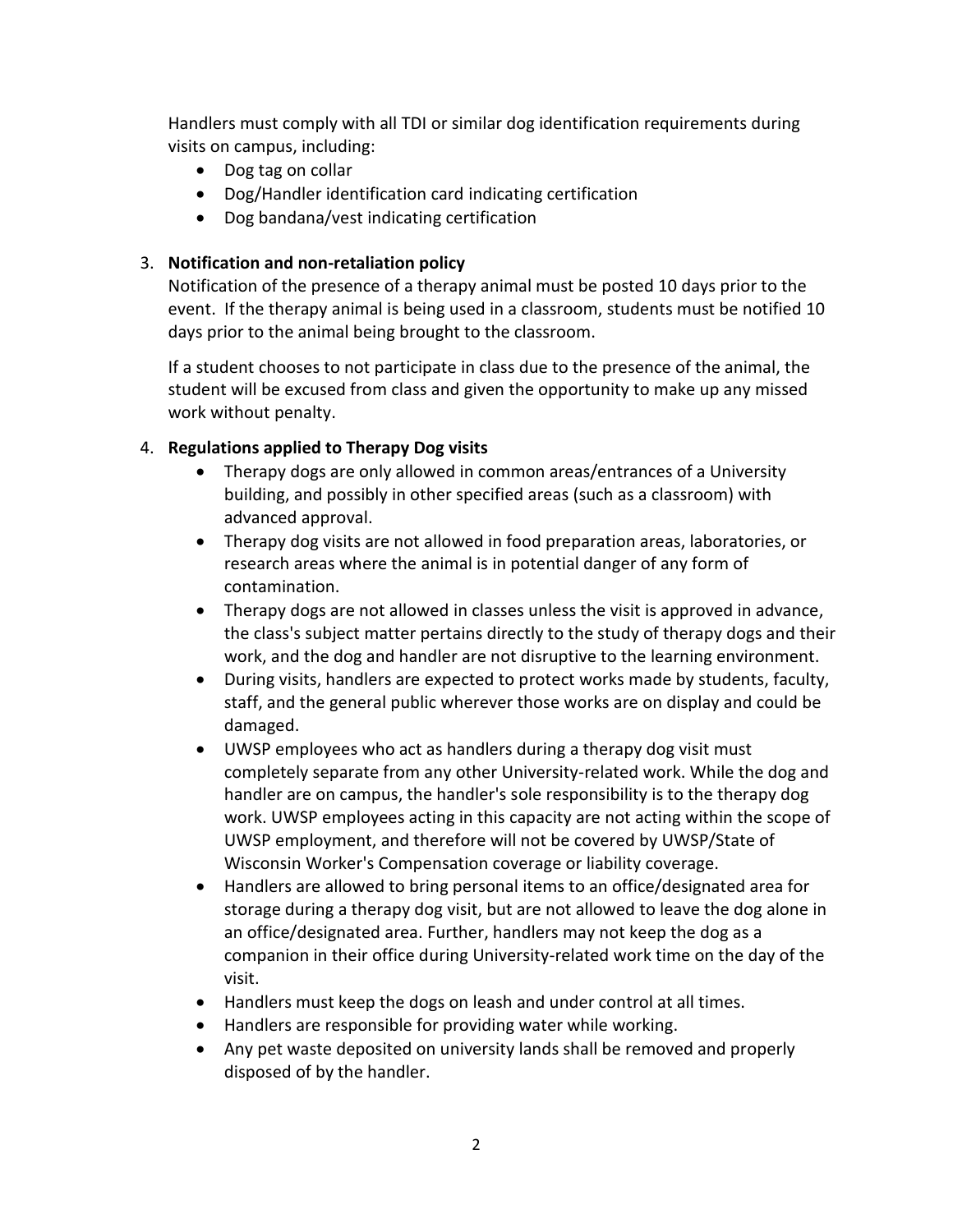# 5. **Liability and Insurance**

The handler shall provide proof of insurance for the therapy dog and handler, naming the Board of Regents of the University of Wisconsin System, its officers, employees and agents as additional insured. The owner shall be responsible for all liability related to the therapy dog and all insurance requirements related to the therapy animal. UWSP/State of Wisconsin provides no indemnification to the therapy dog or owner. UWSP/State of Wisconsin provides no personal property insurance coverage.

# **C. Procedures for Requesting a Therapy Dog on campus**

All programs involving therapy dogs must follow procedures established for requesting or sponsoring a program on the campus of UWSP. In addition, authorization for therapy dog visits must be approved in advance of their visit in writing through the Director, Disability and Assistive Technologies Center and the management of the area that is to be visited (e.g. College Dean, Director of University Centers (Health Enhancement Center, Dreyfus University Center, Allen Center), Director of Residence Life, or Director of Facilities).

Any qualified handler of a therapy dog, be it a UWSP employee or otherwise, who would like to request a therapy animal on campus must do the following:

- Receive authorization in writing prior to 10 days before bringing the animal on campus through the Disability and Assistive Technology Center and management of the area to be visited.
- Submit a copy of active registration with Therapy Dogs International or equivalent therapy dog registry to the Director of the Disability and Assistive Technology Center with authorization request.
- The Disability and Assistive Technology Center will send a copy of approved requests and registration paperwork to Risk Management and the area to be visited.

# **D. Complaint Involving the Use of Animal on Campus**

If any person on campus has a question about the certification of a therapy animal, they should contact the Disability and Assistive Technology Center (715-346-3365) or Risk Management (715-346-3901). If a person has a dispute, disagreement or complaint as to an individual's use of a therapy animal and/or it's handler/owner under this policy, or said person suspects or has observed animal abuse or neglect of an animal, the Dean of Students and/or UWSP Police and Security Services should be contacted immediately for appropriate action (see 4.8.2 and 4.8.6). An individual who intentionally distracts, disrupts, antagonizes or harms an animal protected under this policy may be subject to the University student conduct process and presents a standard of behavior for the owner and animal.

# **E. General Restrictions on Animals on University Lands under UWS Ch.18**

For all other uses and/or presence of animals on University property or lands that are not specifically provided for in this policy, the provisions of UWS Ch. 18.08 shall apply (see Appendix B).